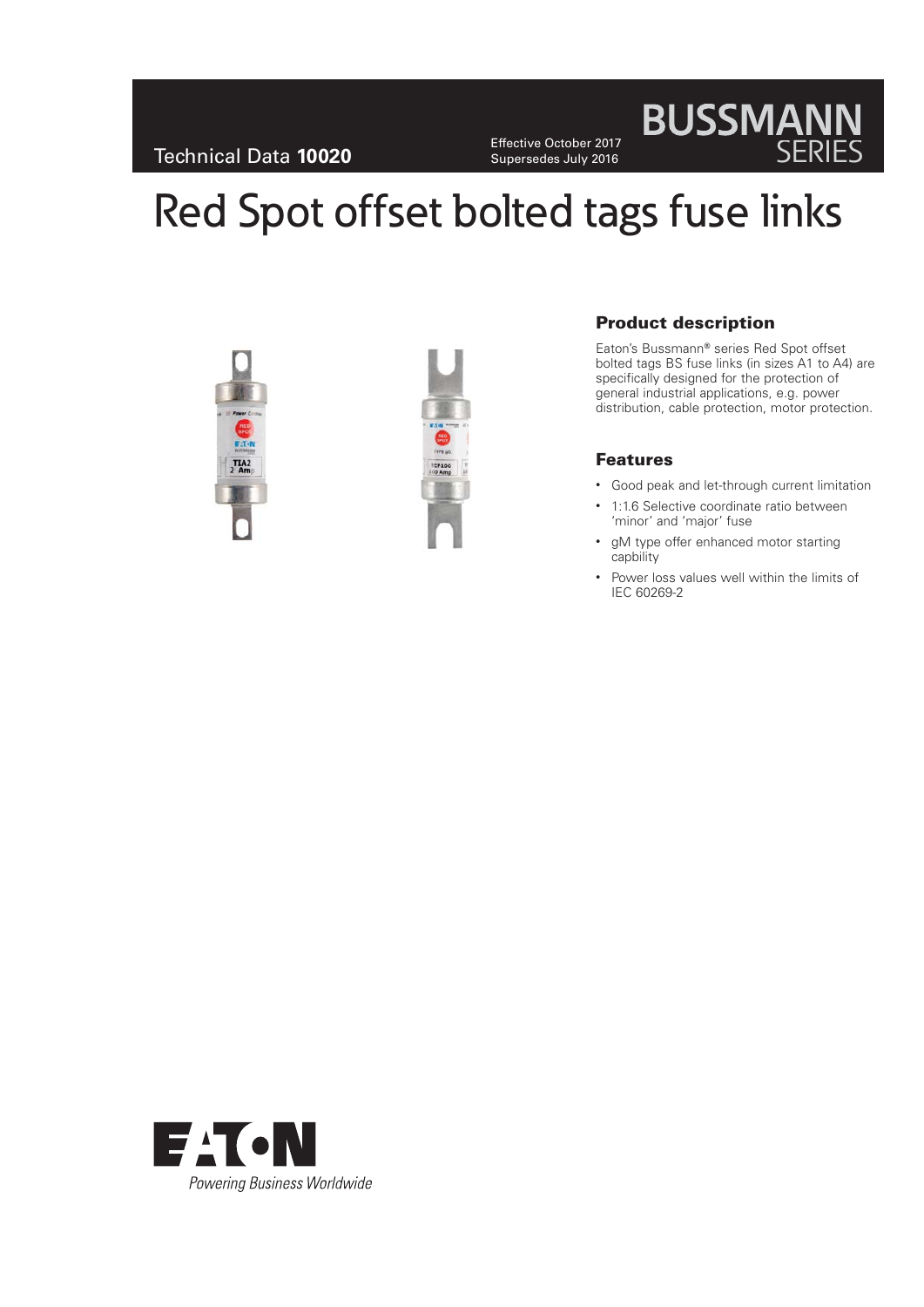### Effective October 2017 **Red Spot offset bolted tags fuse links**

#### **Catalogue symbol:**

- NIT(amp)
- NET(amp)
- TIA(amp)
- TIS(amp)
- TCP(amp)
- TFP(amp)

#### **Standard/Agency information:**

- BS88-2
- IEC 60269-2

#### **Breaking range and utilisation category:**

- gG
- gM

#### **Technical data:**

- Breaking capacity: AC: ASTA 20 certified to 80 kA, generally at 660 Volts a.c. to BS88-2 1988 (IEC 60269-2)
- Minimum interrupting rating:  $1.6 \times I_n$

#### **Packaging:**

- NIT, NET, TIA and TIS: 20
- TCP and TFP: 10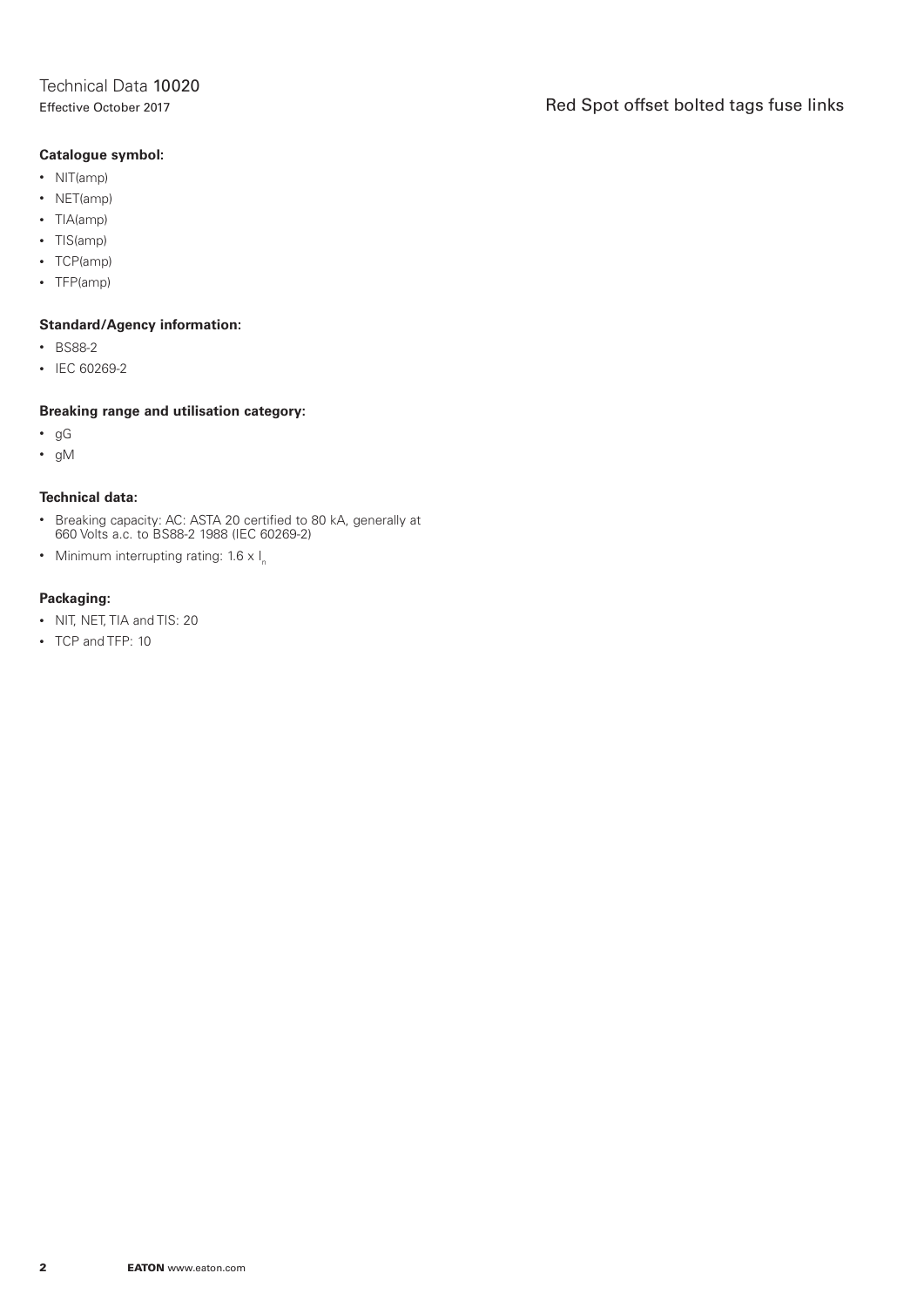#### **NIT**

|                             |                         | <b>Rated</b>      |                 |                             |                           | I <sup>2</sup> t(A <sup>2</sup> s) |                                  |                              |                  |                                  |                            |
|-----------------------------|-------------------------|-------------------|-----------------|-----------------------------|---------------------------|------------------------------------|----------------------------------|------------------------------|------------------|----------------------------------|----------------------------|
| <b>Catalogue</b><br>numbers | <b>Rated</b><br>voltage | current<br>(Amps) | BS<br>Reference | <b>Breaking</b><br>capacity | <b>Operating</b><br>class | Pre-<br>arcing                     | <b>Total at rated</b><br>voltage | <b>Fixing centre</b><br>(mm) | Pack<br>quantity | <b>Alternative</b><br>fuse links | Compatible<br>fuse holders |
| NIT <sub>2</sub>            | 550 V a.c./             |                   | A1              | 80 kA                       | gG                        | 2.2                                | 15                               | 44                           | 20               | <b>NITD</b>                      | RS20 or<br>CM32FC          |
| NIT <sub>4</sub>            | 250 V d.c.              |                   | Α1              | 80 kA                       | gG                        | 7.2                                | 50                               |                              |                  |                                  |                            |
| NIT <sub>6</sub>            |                         |                   | A <sub>1</sub>  | 80 kA                       | gG                        | 22                                 | 150                              |                              |                  |                                  |                            |
| <b>NIT10</b>                |                         | 10                | A1              | 80 kA                       | gG                        | 170                                | 1000                             |                              |                  |                                  |                            |
| NIT <sub>16</sub>           |                         | 16                | A1              | 80 kA                       | gG                        | 200                                | 1350                             |                              |                  |                                  |                            |
| <b>NIT20</b>                |                         | 20                | A1              | 80 kA                       | gG                        | 360                                | 2200                             |                              |                  |                                  |                            |

#### **Dimensions - mm**







#### **Time current curve**

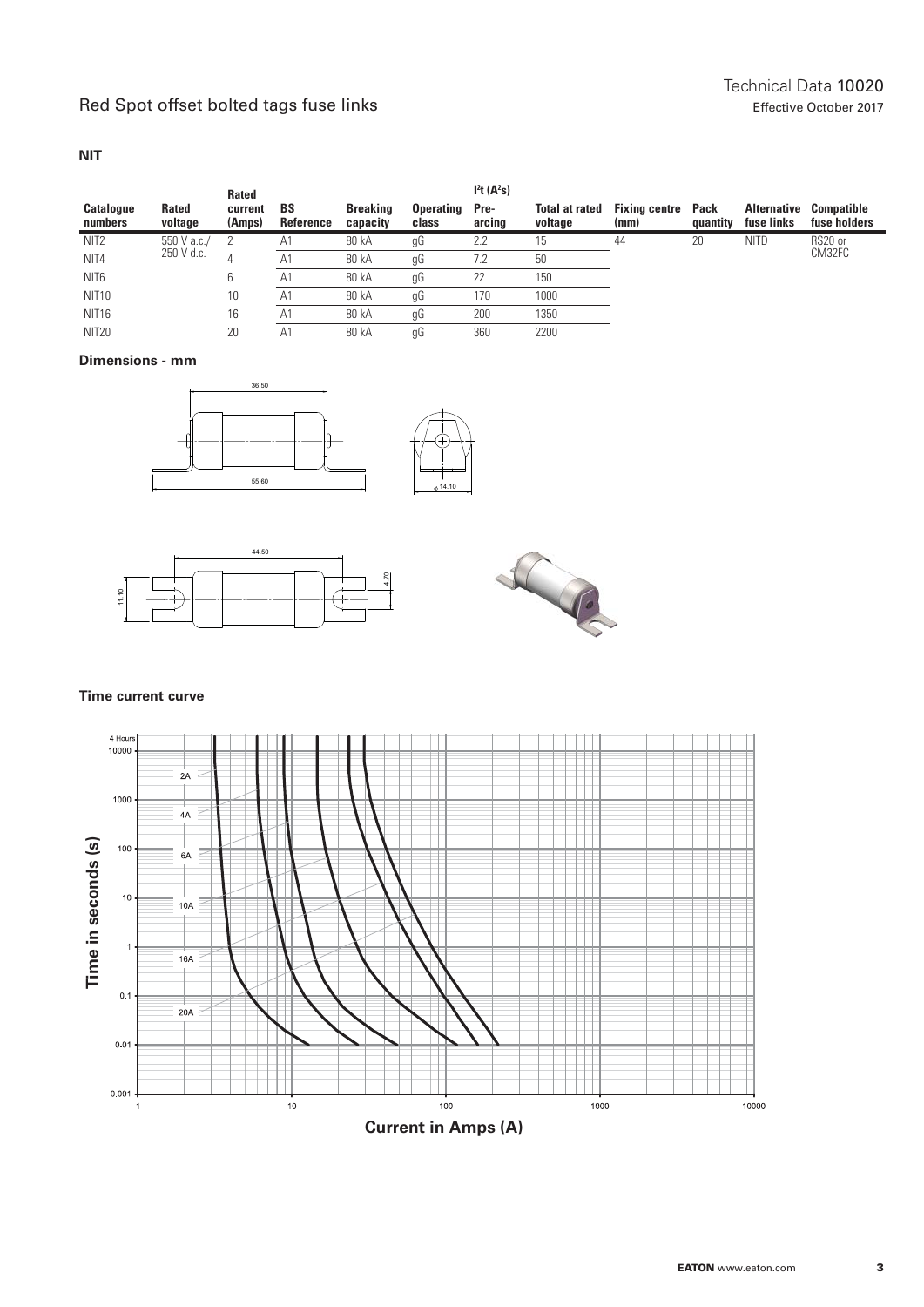# Effective October 2017<br>Effective October 2017

#### **NET**

|                             |                         | <b>Rated</b>      |                        |                             |                           | I <sup>2</sup> t(A <sup>2</sup> s) |                                  |                              |                  |                                  |                                   |
|-----------------------------|-------------------------|-------------------|------------------------|-----------------------------|---------------------------|------------------------------------|----------------------------------|------------------------------|------------------|----------------------------------|-----------------------------------|
| <b>Catalogue</b><br>numbers | <b>Rated</b><br>voltage | current<br>(Amps) | <b>BS</b><br>Reference | <b>Breaking</b><br>capacity | <b>Operating</b><br>class | Pre-<br>arcing                     | <b>Total at rated</b><br>voltage | <b>Fixing centre</b><br>(mm) | Pack<br>quantity | <b>Alternative</b><br>fuse links | <b>Compatible</b><br>fuse holders |
| NET25                       | 440 V a.c./             | 25                | A1                     | 80 kA                       | gG                        | 650                                | 2900                             | 44                           | 20               | <b>NITD</b>                      | CM32FC                            |
| NET32                       | 250 V d.c.              | 32                | A.                     | 80 kA                       | gG                        | 600                                | 4050                             |                              |                  |                                  |                                   |
| NET32M40                    |                         | 32M40             | A1                     | 80 kA                       | gM                        | 2400                               | 12,000                           |                              |                  |                                  |                                   |
| <b>NET32M50</b>             |                         | 32M50             | A1                     | 80 kA                       | gM                        | 3200                               | 15,000                           |                              |                  |                                  |                                   |
| <b>NET32M63</b>             |                         | 32M63             | A1                     | 80 kA                       | qM                        | 5400                               | 25,000                           |                              |                  |                                  |                                   |

#### **Dimensions - mm**



NET25 and NET32



NET32M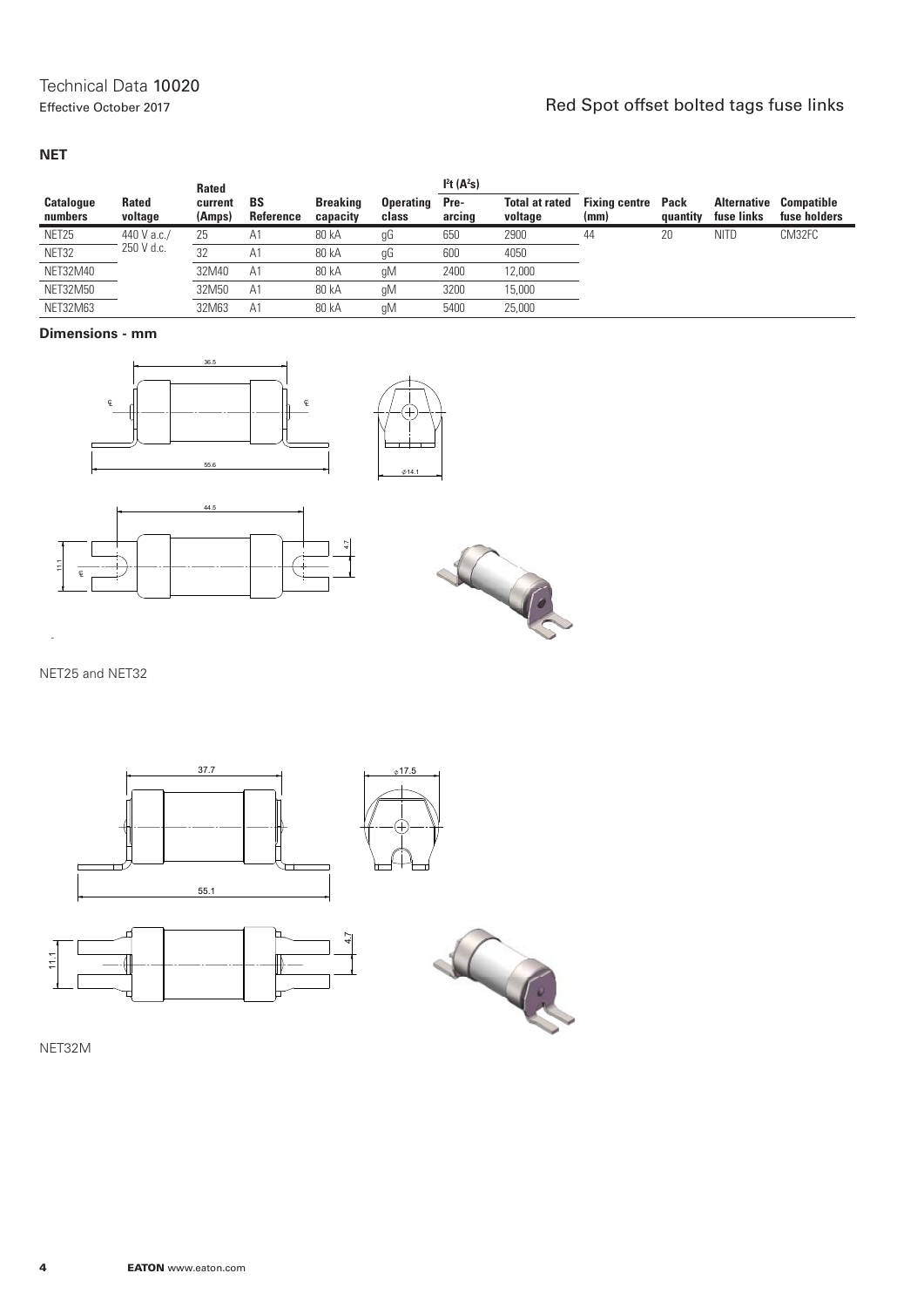#### **NET**

#### **Time current curve**



#### **TIA**

|                             |                         | <b>Rated</b>      |                        |                             |                           | I <sup>2</sup> t(A <sup>2</sup> s) |                                  | <b>Fixing</b>  |                  |                                  |                            |
|-----------------------------|-------------------------|-------------------|------------------------|-----------------------------|---------------------------|------------------------------------|----------------------------------|----------------|------------------|----------------------------------|----------------------------|
| <b>Catalogue</b><br>numbers | <b>Rated</b><br>voltage | current<br>(Amps) | <b>BS</b><br>Reference | <b>Breaking</b><br>capacity | <b>Operating</b><br>class | Pre-<br>arcing                     | <b>Total at rated</b><br>voltage | centre<br>(mm) | Pack<br>quantity | <b>Alternative</b><br>fuse links | Compatible<br>fuse holders |
| TIA <sub>2</sub>            | 660-690 V a.c./         | 2                 | A2                     | 80 kA                       | gG                        | 2                                  | 15                               | 73             | 20               | H07-660                          | CM32F or                   |
| TIA4                        | 460 V d.c.              | 4                 | A2                     | 80 kA                       | gG                        |                                    | 50                               |                |                  | AA0 at 550 V a.c.                | <b>RS32</b>                |
| TIA6                        |                         | 6                 | A2                     | <b>80 KA</b>                | gG                        | 22                                 | 150                              |                |                  |                                  |                            |
| <b>TIA10</b>                |                         | 10                | A2                     | 80 kA                       | gG                        | 170                                | 1000                             |                |                  |                                  |                            |
| <b>TIA16</b>                |                         | 16                | A2                     | <b>80 KA</b>                | gG                        | 150                                | 1100                             |                |                  |                                  |                            |
| <b>TIA20</b>                |                         | 20                | A2                     | 80 kA                       | gG                        | 300                                | 1670                             |                |                  |                                  |                            |
| <b>TIA25</b>                |                         | 25                | A2                     | 80 KA                       | gG                        | 500                                | 3400                             |                |                  |                                  |                            |
| <b>TIA32</b>                |                         | 32                | A2                     | 80 kA                       | gG                        | 1080                               | 5900                             |                |                  |                                  |                            |
| TIA32M35                    |                         | 32M35             | A <sub>2</sub>         | 80 KA                       | gM                        | 1380                               | 6500                             |                |                  |                                  |                            |
| TIA32M40                    |                         | 32M40             | A2                     | <b>80 KA</b>                | gM                        | 1920                               | 8380                             |                |                  |                                  |                            |
| TIA32M50                    |                         | 32M50             | A2                     | 80 kA                       | gM                        | 3410                               | 13260                            |                |                  |                                  |                            |
| TIA32M63                    |                         | 32M63             | A2                     | 80 KA                       | gM                        | 6500                               | 25000                            |                |                  |                                  |                            |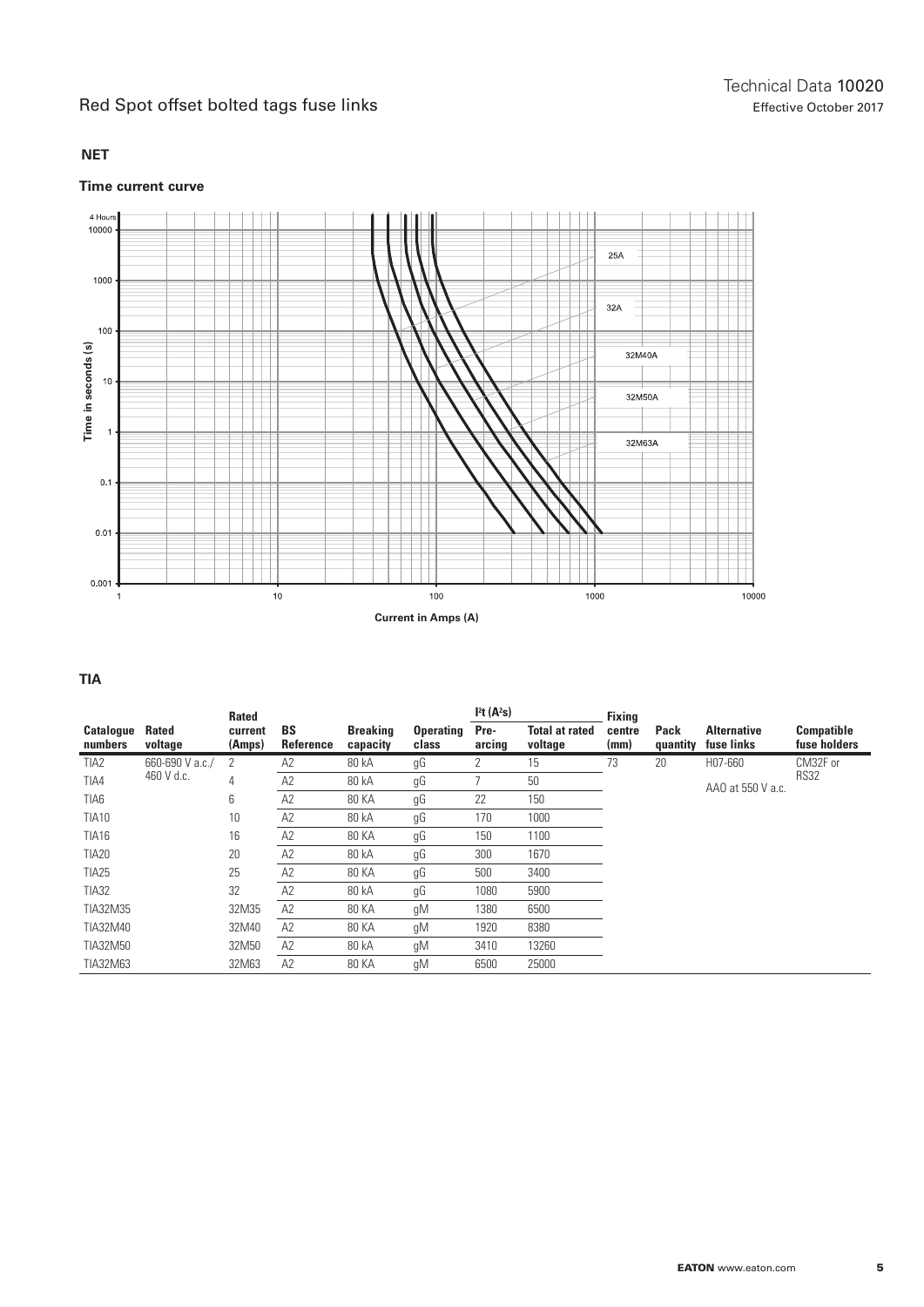Technical Data 10020

Effective October 2017 The Effective October 2017

#### **TIA**

#### **Dimensions - mm**







#### **Time current curve**

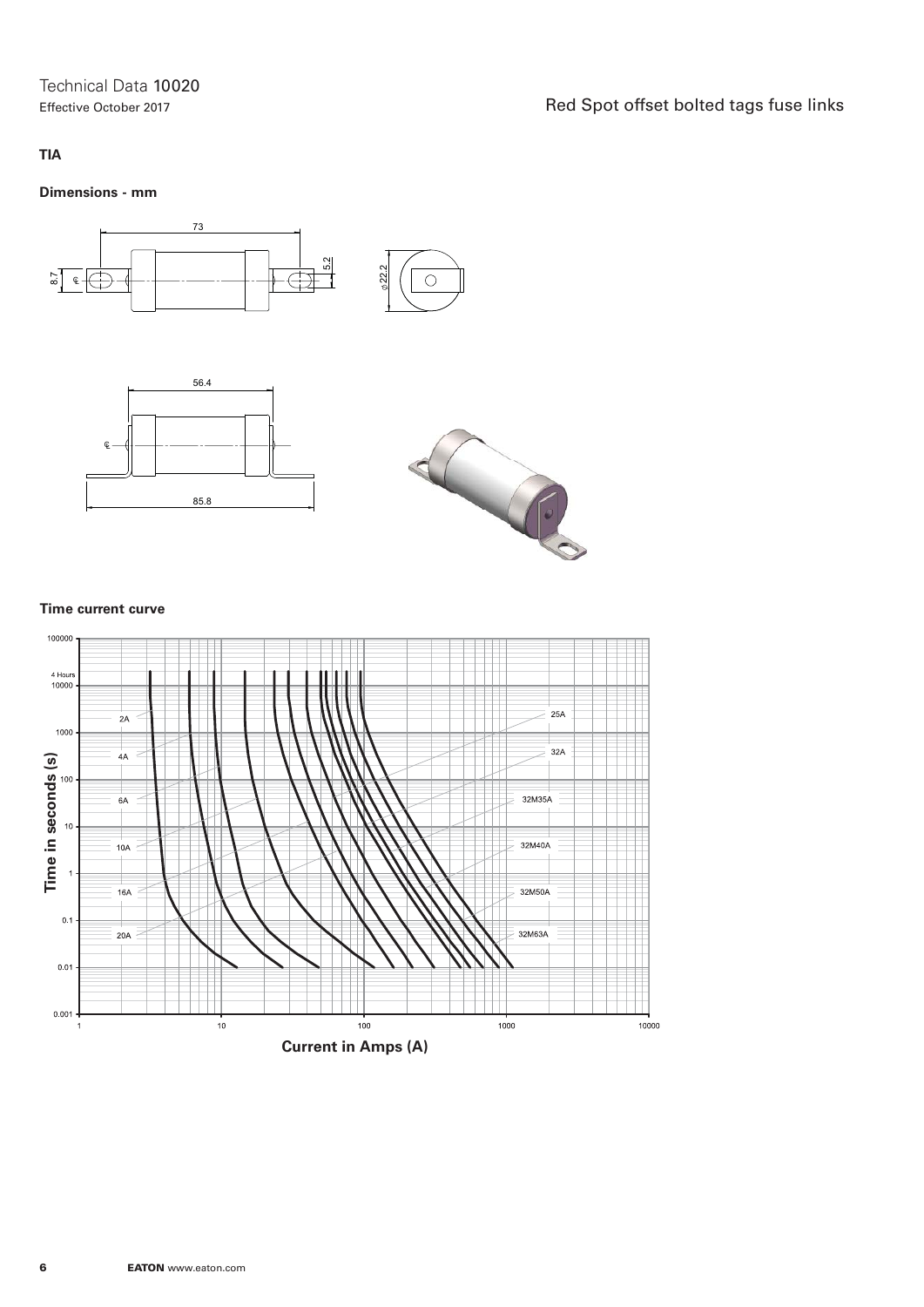#### **TIS**

|                             |                         | <b>Rated</b>      |                        |                             |                           | I <sup>2</sup> t(A <sup>2</sup> s) |                                  | <b>Fixina</b>  |                   |                                  |                                   |
|-----------------------------|-------------------------|-------------------|------------------------|-----------------------------|---------------------------|------------------------------------|----------------------------------|----------------|-------------------|----------------------------------|-----------------------------------|
| <b>Catalogue</b><br>numbers | <b>Rated</b><br>voltage | current<br>(Amps) | <b>BS</b><br>Reference | <b>Breaking</b><br>capacity | <b>Operating</b><br>class | Pre-<br>arcing                     | <b>Total at rated</b><br>voltage | centre<br>(mm) | Pack<br>quantity  | <b>Alternative</b><br>fuse links | <b>Compatible</b><br>fuse holders |
| <b>TIS35</b>                | 660-690 V a.c./         | 35                | A3                     | 80 kA                       | gG                        | 1380                               | 6500                             | 73             | 20                | K07-660                          | RS63H or                          |
| <b>TIS40</b>                | 460 V d.c.              | 40                | A3                     | 80 kA                       | gG                        | 1920                               | 8380                             |                | BAO at 550 V a.c. | CM63F                            |                                   |
| <b>TIS50</b>                |                         | 50                | A <sub>3</sub>         | 80 kA                       | gG                        | 3410                               | 13260                            |                |                   |                                  |                                   |
| <b>TIS63</b>                |                         | 63                | ΑЗ                     | 80 kA                       | gG                        | 6500                               | 25000                            |                |                   |                                  |                                   |
| TIS63M80                    |                         | 63M80             | A3                     | 80 kA                       | qM                        | 14000                              | 66000                            |                |                   |                                  |                                   |
| TIS63M100                   |                         | 63M100            | A <sub>3</sub>         | 80 kA                       | qM                        | 17000                              | 100000                           |                |                   |                                  |                                   |

#### **Dimensions - mm**







TIS35 to TIS63





TIS63M80 and TIS63M100





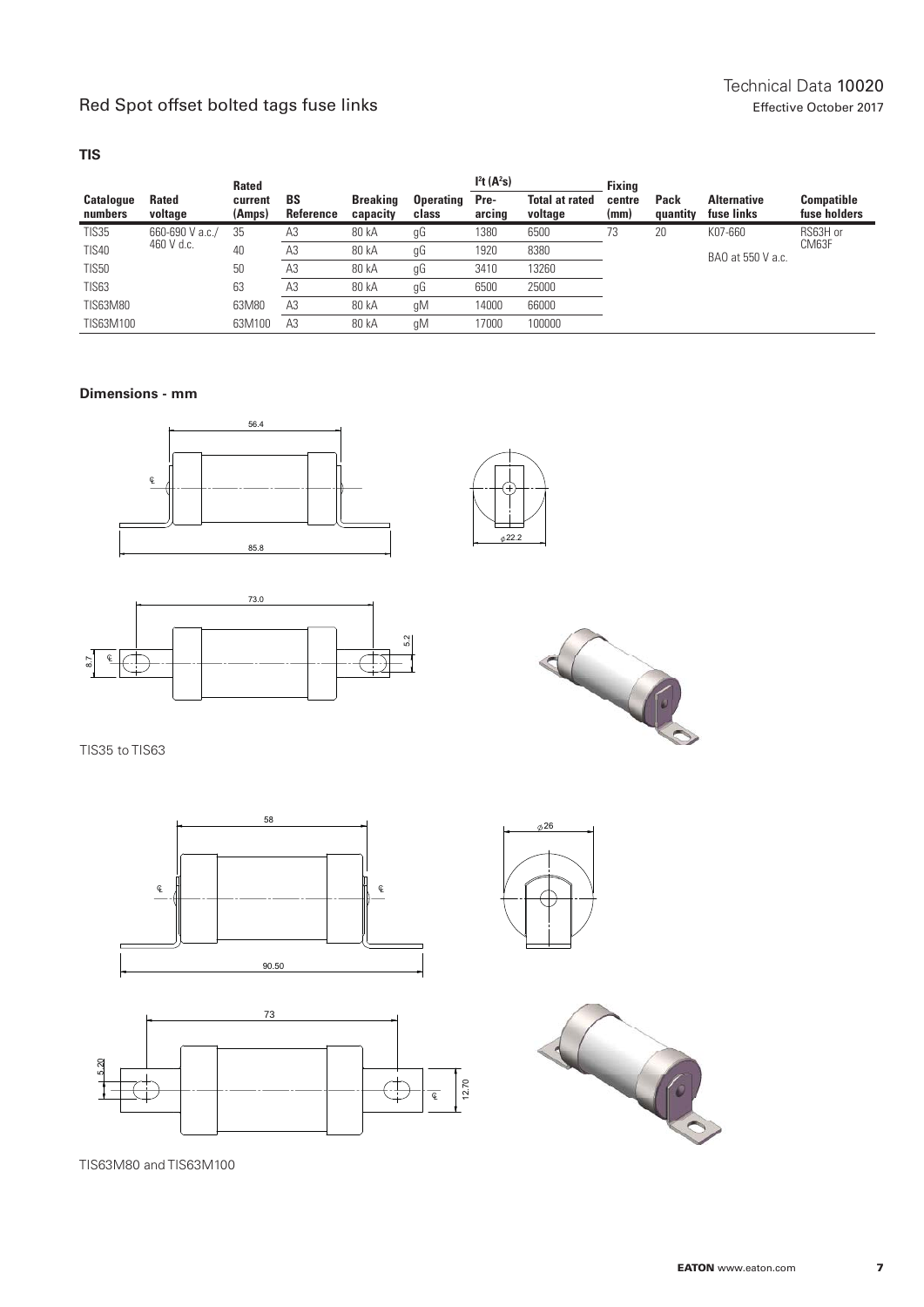#### **TIS**

#### **Time current curve**



TIS35 to TIS63 A



TIS63M80 and TIS63M100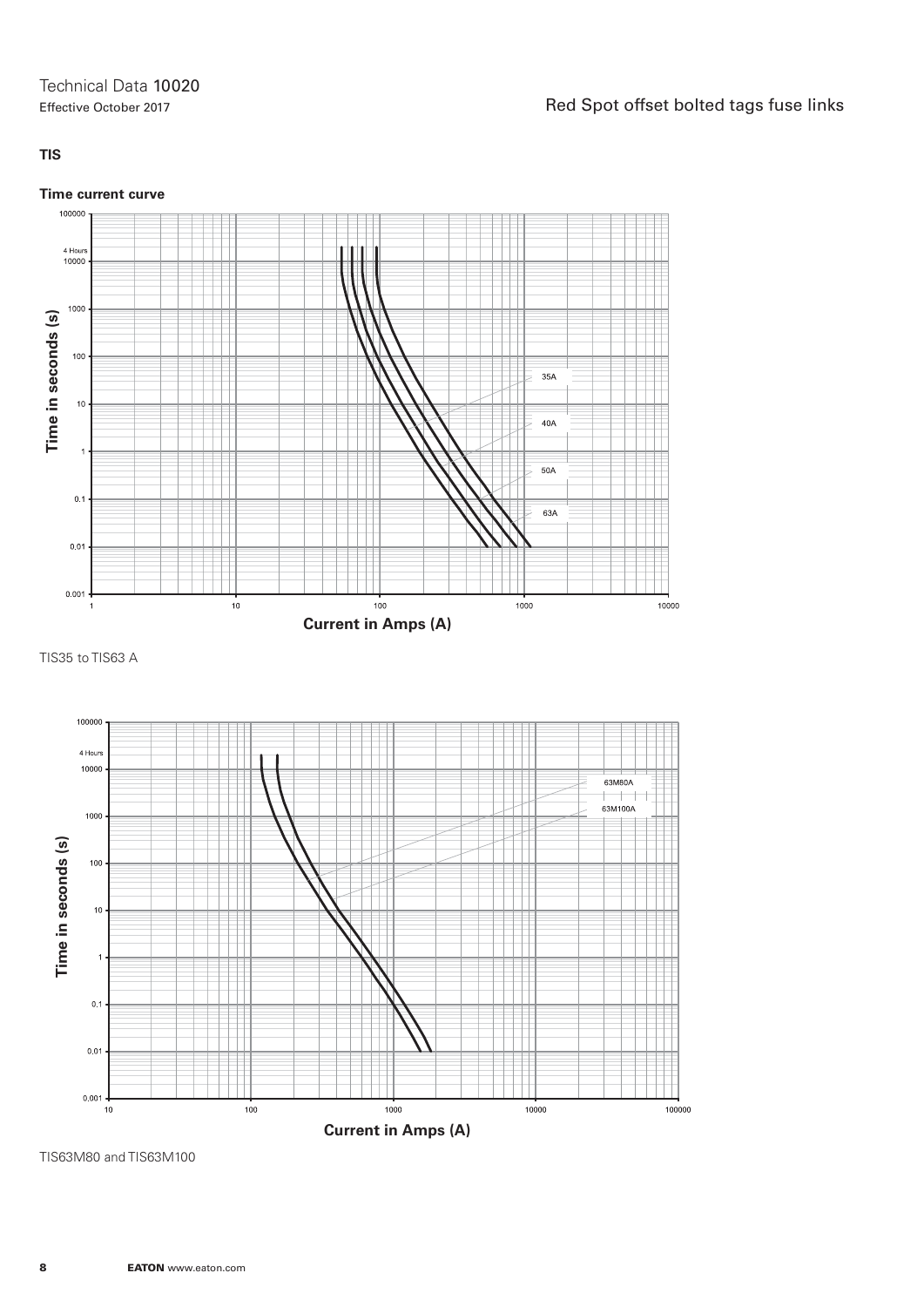#### **TCP**

|                             |                         | <b>Rated</b>      |                        |                             |                           | I <sup>2</sup> t(A <sup>2</sup> s) |                                  | <b>Fixing</b>  |                  |                                  |                                   |
|-----------------------------|-------------------------|-------------------|------------------------|-----------------------------|---------------------------|------------------------------------|----------------------------------|----------------|------------------|----------------------------------|-----------------------------------|
| <b>Catalogue</b><br>numbers | <b>Rated</b><br>voltage | current<br>(Amps) | <b>BS</b><br>Reference | <b>Breaking</b><br>capacity | <b>Operating</b><br>class | Pre-<br>arcing                     | <b>Total at rated</b><br>voltage | centre<br>(mm) | Pack<br>quantity | <b>Alternative</b><br>fuse links | <b>Compatible</b><br>fuse holders |
| TCP32                       | 660-690 V a.c./         | 32                | A4                     | 80 kA                       | gG                        | 1080                               | 5900                             | 94             | 20               | L14-660                          | <b>RS100H</b>                     |
| TCP40                       | 460 V d.c.              | 40                | A4                     | 80 kA                       | gG                        | 1920                               | 8380                             |                |                  | CEO at 550 V a.c.                |                                   |
| <b>TCP50</b>                |                         | 50                | A4                     | 80 kA                       | gG                        | 3410                               | 13260                            |                |                  |                                  |                                   |
| TCP63                       |                         | 63                | A4                     | 80 kA                       | gG                        | 6500                               | 25000                            |                |                  |                                  |                                   |
| TCP80                       | 6690-690 V a.c./        | 80                | A4                     | 80 kA                       | gG                        | 14000                              | 66000                            |                |                  |                                  |                                   |
| <b>TCP100</b>               | 350 V d.c.              | 100               | A4                     | 80 kA                       | gG                        | 17000                              | 100000                           |                |                  |                                  |                                   |
| TCP100M125                  |                         | 100M125           | A4                     | 80 kA                       | gM                        | 25000                              | 140000                           |                |                  |                                  |                                   |
| TCP100M160                  |                         | 100M160           | A4                     | 80 kA                       | gM                        | 62000                              | 270000                           |                |                  |                                  |                                   |
| TCP100M200                  |                         | 100M200           | A4                     | 80 kA                       | qM                        | 105000                             | 430000                           |                |                  |                                  |                                   |

#### **Dimensions - mm**







TCP32 to TCP63









SCRA

TCP80 and TCP100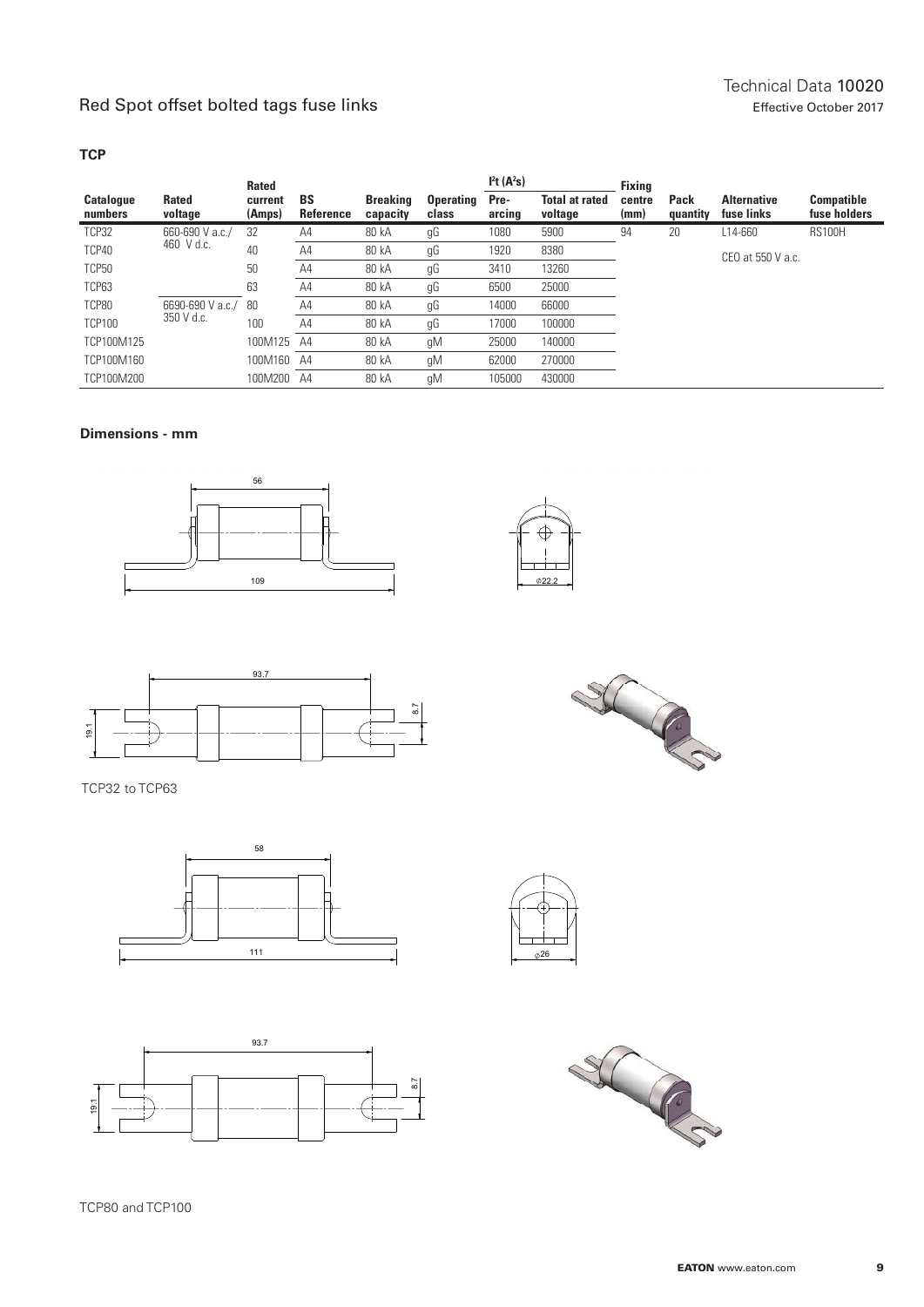#### **TCP**

#### **Time current curve**



TCP32 to TCP63 A



TCP80 to TCP100M200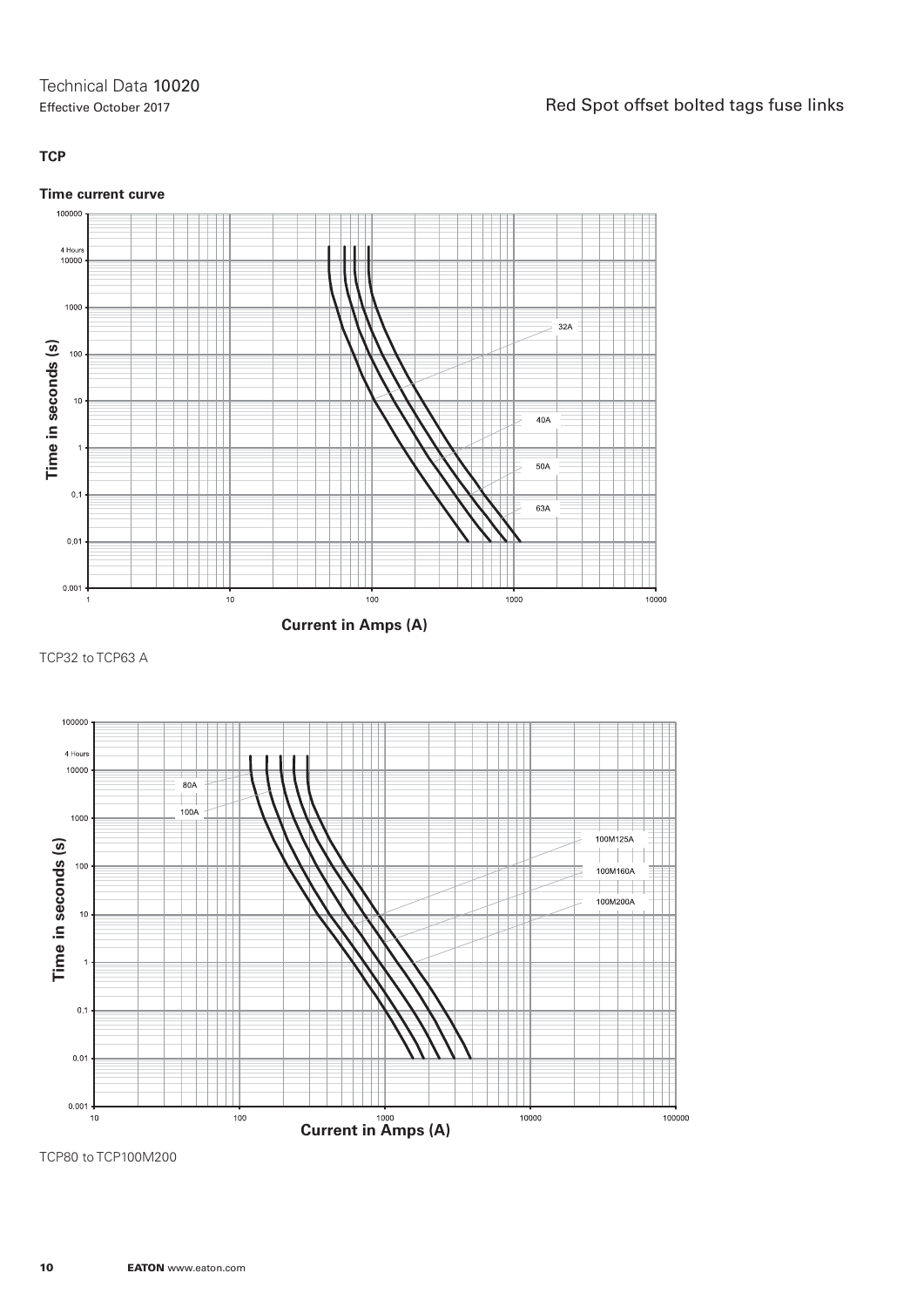#### **TFP**

|                             |                         | Rated             |                             |                           | I <sup>2</sup> t(A <sup>2</sup> s) |                                  | <b>Fixing</b>  |                  |                                  |
|-----------------------------|-------------------------|-------------------|-----------------------------|---------------------------|------------------------------------|----------------------------------|----------------|------------------|----------------------------------|
| <b>Catalogue</b><br>numbers | <b>Rated</b><br>voltage | current<br>(Amps) | <b>Breaking</b><br>capacity | <b>Operating</b><br>class | Pre-<br>arcing                     | <b>Total at rated</b><br>voltage | centre<br>(mm) | Pack<br>auantity | <b>Alternative</b><br>fuse links |
| <b>TFP125</b>               | 660-690 V a.c./         | 125               | 80 kA                       | gG                        | 25000                              | 140000                           | 94             | 10               | M14-660                          |
| TFP160                      | 350 V d.c.              | 160               | 80 kA                       | gG                        | 62000                              | 270000                           |                |                  | DEO at 550 V a.c.                |
| <b>TFP200</b>               |                         | 200               | 80 kA                       | gG                        | 105000                             | 430000                           |                |                  |                                  |
| TFP200M250                  |                         | 200M250           | 80 kA                       | qM                        | 200000                             | 870000                           |                |                  |                                  |

\* DEO rated at 550 V a.c.

#### **Dimensions - mm**









TFP125 to TFP200







TFP200M250